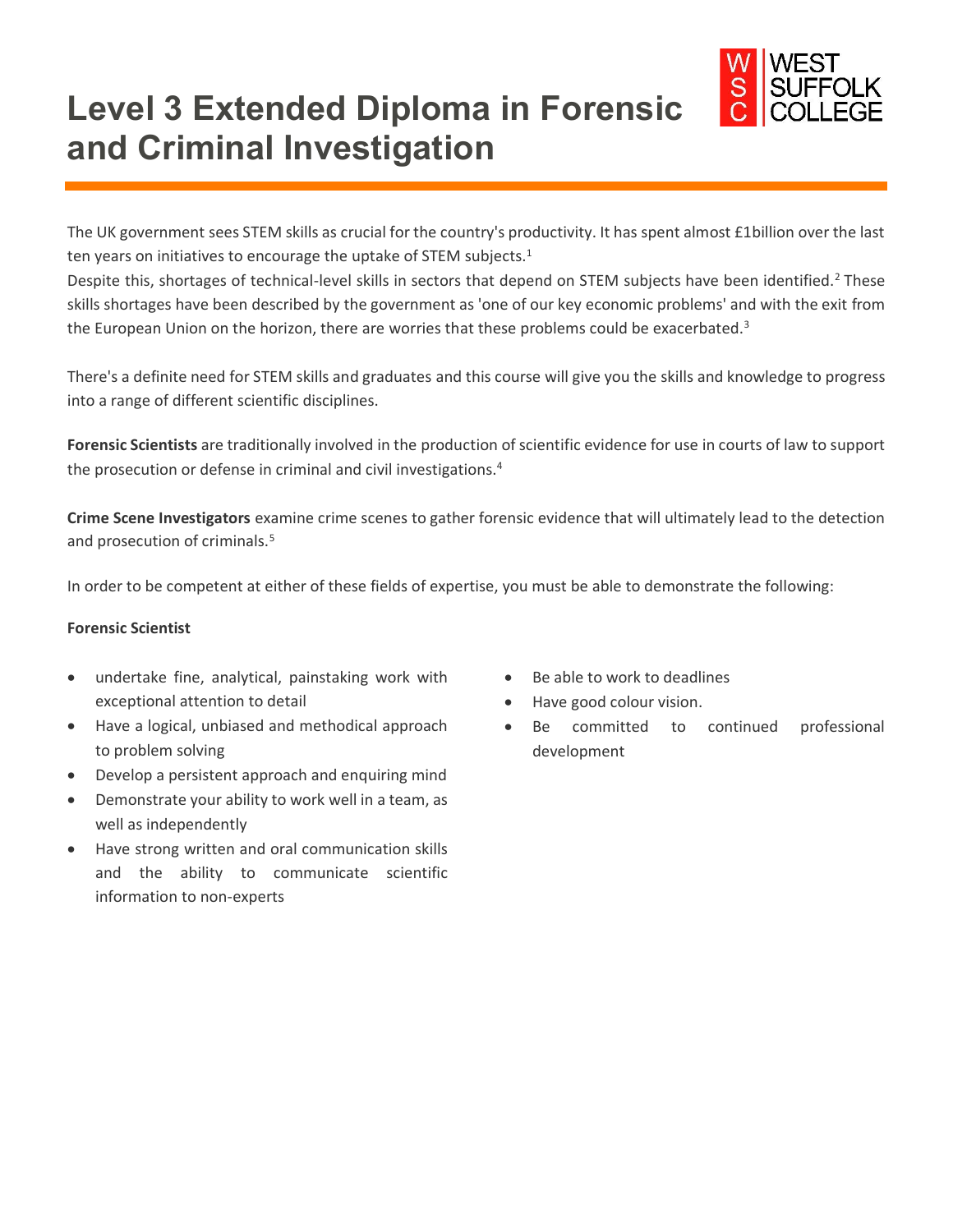### **Crime Scene Investigators**

- Must be thorough and pay attention to detail
- Have patience and the ability to remain calm in stressful situations
- Possess the ability to accept criticism and work well under pressure
- Develop knowledge of public safety and security
- customer service skills
- Must be flexible and open to change
- Demonstrate the ability to work on your own
- Have the legal knowledge including court procedures and government regulations
- Must be able to use a computer and the main software packages competently
- Be committed to continued professional development. 6

Both Forensic Scientists and Crime Scene Investigators are responsible for the quality and accuracy of the work they undertake within the limits of their personal authority. They will be responsible for processing and categorising evidence that may be used in criminal investigations. This might include collecting or processing disturbing evidence samples from the scene such as biological evidence. For both fields, you will need to demonstrate a core set of behaviours in order to be competent in your job role, and for the role of forensic scientist, complement wider business strategy and development. This will enable them to support their long-term career development.

In 2020 – 2027, there is a 5.9% expected growth in specialist scientist roles and 37% in the CSI/Policing roles required along with 40% of the current workforce expected to retire in the same time period. This equates to an approximation of 42,000 and 65,000 new roles within the field of Forensic Science.<sup>78</sup>

The field of forensic science is becoming increasing diverse and many industries use these skill sets such as:

- Analytical chemist
- Biomedical scientist
- Detective
- Forensic computer analyst
- Forensic scientist
- Forensic Anthropologist
- Forensic Archaeologist
- Scientific laboratory technician
- Teaching laboratory technician
- Toxicologist
- **Psychologist**
- Crime Scene Investigator

By completing this course, you will gain a formal Science qualification that is recognised by universities as well as industry. It provides you with a pathway to an Apprenticeship with one of the many local employers West Suffolk